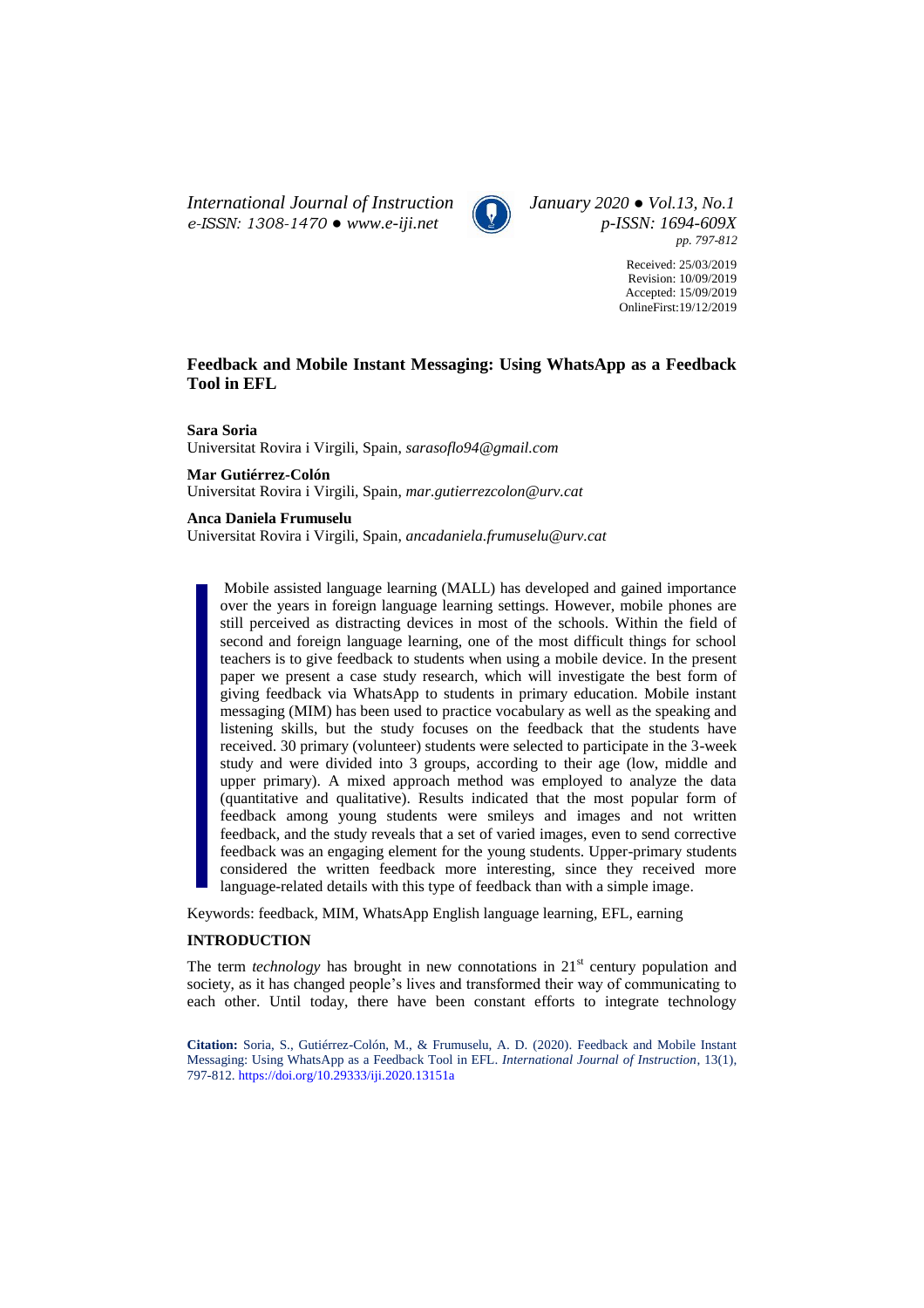efficiently in our daily lives and this has led to a deep impact on education, politics, our way of getting jobs and even on our welfare. Modern technology developments are no longer tight to computers, but they go beyond a fixed space and time. The features of the computer have been implemented in all sorts of mobile devices, such as smartphones and tablets (Han  $\&$  Keskin, 2016), which triggered a drastic change in way learners relate to the temporal and spatial learning environments. They are no longer supposed to be tight to a physical location, on the contrary they can learn outside the classroom, while waiting for the bus, travelling or being at home. Thus, learners have changed their relationship with the learning setting and there has been a shift from the conventional computer-assisted language learning (CALL) in-class activities to a more studentcentred approach. The learner becomes autonomous, responsible and an active participator in the teaching-learning process, being the creator of the digital content outside and inside the classroom. Learning is no longer dependent on the desktop computers, as students can use their wireless mobile devices, such as smartphones or tablets in order to access the lessons or the content sent by the teacher.

The use of technology in education has changed the way in which teachers deliver the lessons. The sentence "Open your book, read and answer these questions" has gradually disappeared in schools. With the support of technology in the English foreign language (EFL) classroom and the development of new teaching methods, educational systems in countries around the world are being renewed and improved Luaran, Sardi, Aziz, & Alias, 2015); and more importantly, in some under-developed countries, due to technology, children in rural schools have the opportunity to study with updated material and books.

The use of mobile devices inside and outside the classroom is attracting more and more children and teenagers, even though most of them do not even own one. For this reason, many researchers have investigated ways of integrating them in various learning contexts, leading to a considerable amount of experiments on mobile learning. As a proof stands Burston's (2013) 345 selection of annotated bibliography of mobileassisted language learning (MALL) of implementation studies between 1994 and 2012. He carried out an extensive review of the main MALL implementation studies in scientific journals, conference proceedings, project reports, and academic dissertations in order to offer an insight into the role M-learning as played in various educational contexts.

A recent large-scale analysis of the empirical research on the use of mobile devices as tools in educational interventions published in peer-reviewed journals carried out by Sung et al. (2016) revealed that the overall effect (a moderate effect size of 0.523; according to Cohen & Holliday (1996, 1982); Cohen, Manion, & Morrison, (2011) , any value that falls between  $-0.5$  to  $-0.3$  or  $+0.3$  to  $+0.5$  is said to have a moderate positive or negative correlation, and any value between -0.3 to -0.1 or +0.1 to +0.3 is considered to have a weak positive or negative correlation. A low correlation coefficient of 0 or less  $\pm 0.1$  corresponds to no effect on the dependent variable, and therefore the relationship between the two variables is weak or non-existent) of using mobile devices in education is higher than using desktop computers or not using mobile devices at all. The effects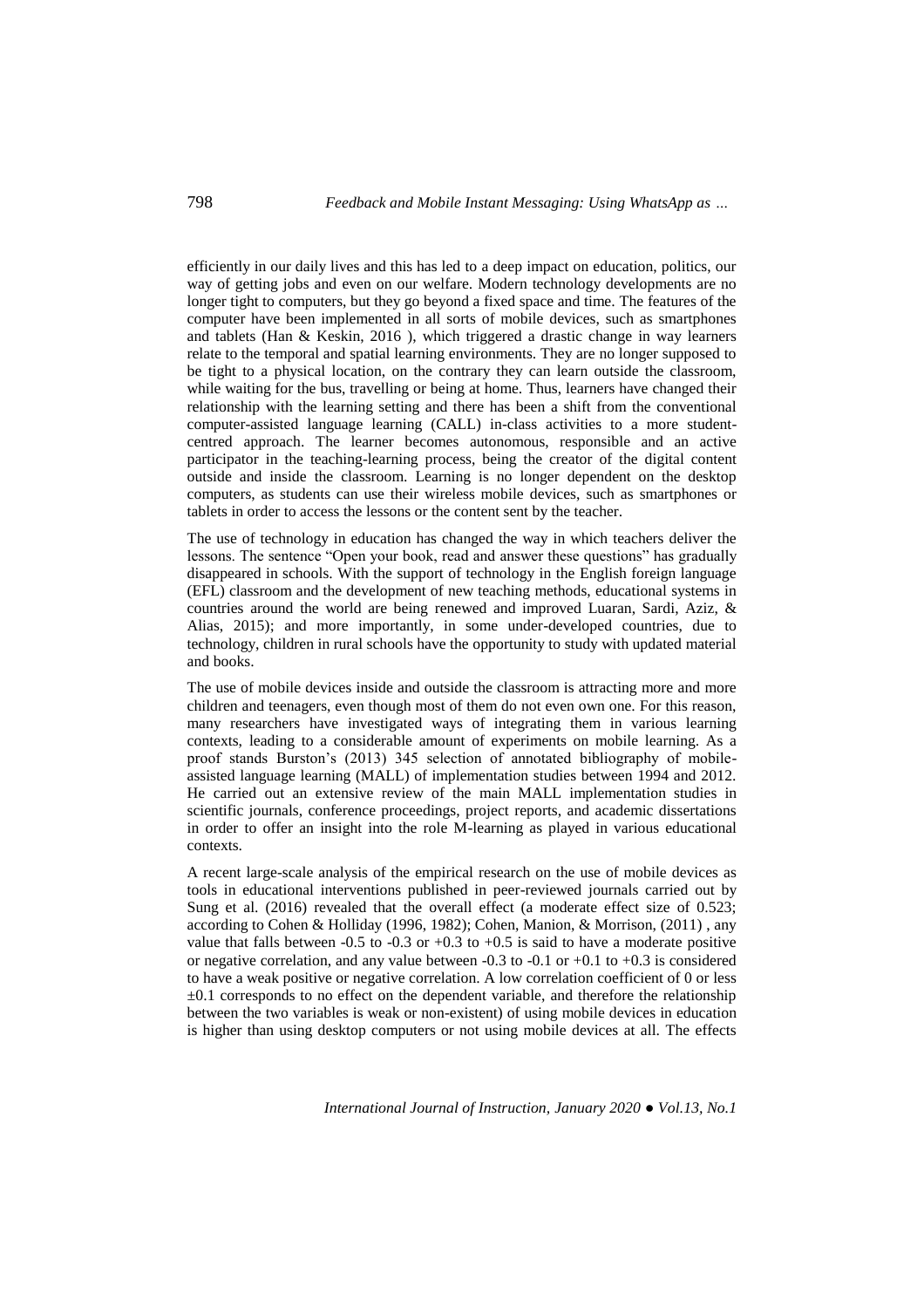vary depending on the combination of hardware, software, duration of the intervention, users' age, settings, teaching methods and subjects. Thus, the use of handhelds was considered more beneficial than the use of laptops, and usage in inquiry-oriented learning was perceived as more effective than the usage along with lectures, selfdirected study, cooperative learning and game-based learning. Traditional educational environments were found to be less beneficial than informal educational settings. As far as the duration of the intervention is concerned, medium- and short-term interventions were preferred over long-term ones (Sung et al. (2016: 265) .

At first sight, this type of technology may seem preposterous and not suitable to be applied in educational environments, as children can be tempted to play and easily get distracted from the task they are supposed to do. However, since this is a technological device that students use on a regular basis, teachers and educators should consider incorporating it into the teaching-learning process in order to shift learners' perspective upon the usage of these devices. Students should gradually perceive it as an educational tool rather than an entertaining one. Providing feedback via mobile devices is another pending task that both teachers and learners should incorporate into the teachinglearning process. Students need to be consciously aware of their progress and if their performance is in line with the requirements of the task. As in the in-class activities, immediate and delayed feedback is an essential element of the teaching-learning process. Learners may need feedback on their errors when they are not able to discover the difference between their interlanguage and the target language. Form-focused instruction aids learners to pay conscious attention to form in the input and thus may help interlanguage development (Muhsin, 2016) .

Thus, the overall objective of this research study is to find the most appropriate type of feedback model for young students when delivered via WhatsApp. The study aims to investigate to what extent the type of feedback used by the teacher at primary education level is appropriate and suitable for this age range when using WhatsApp as a teachinglearning tool. It is assumed that students prefer written feedback over WhatsApp since a written feedback note gives more information to the learner, nevertheless, no research has been published in this specific topic.

## **LITERATURE REVIEW**

The use of mobile devices such as laptops, personal digital assistants (PDAs), mobile phones, smartphones, e-books readers and personal computers (PCs) have been gradually introduced into educational contexts over the past 20 years. They have become an effective learning tool inside and outside the classroom, i.e. in both traditional classrooms and outdoor informal learning (Sung et al., 2016) ). These tools have attracted both students and teachers due to their versatility, portability and wireless communication, which make them usable anytime and from any part of the world. At the same time, they provide remote connection from outside a traditional classroom, which makes them even more attractive in distance learning settings, informal language learning, and to promote innovation in education with the use of information technology (IT). As follows, the benefits of mobile assisted language learning (MALL) and mobile instant messaging (MIM) will be discussed in order to frame the current research study.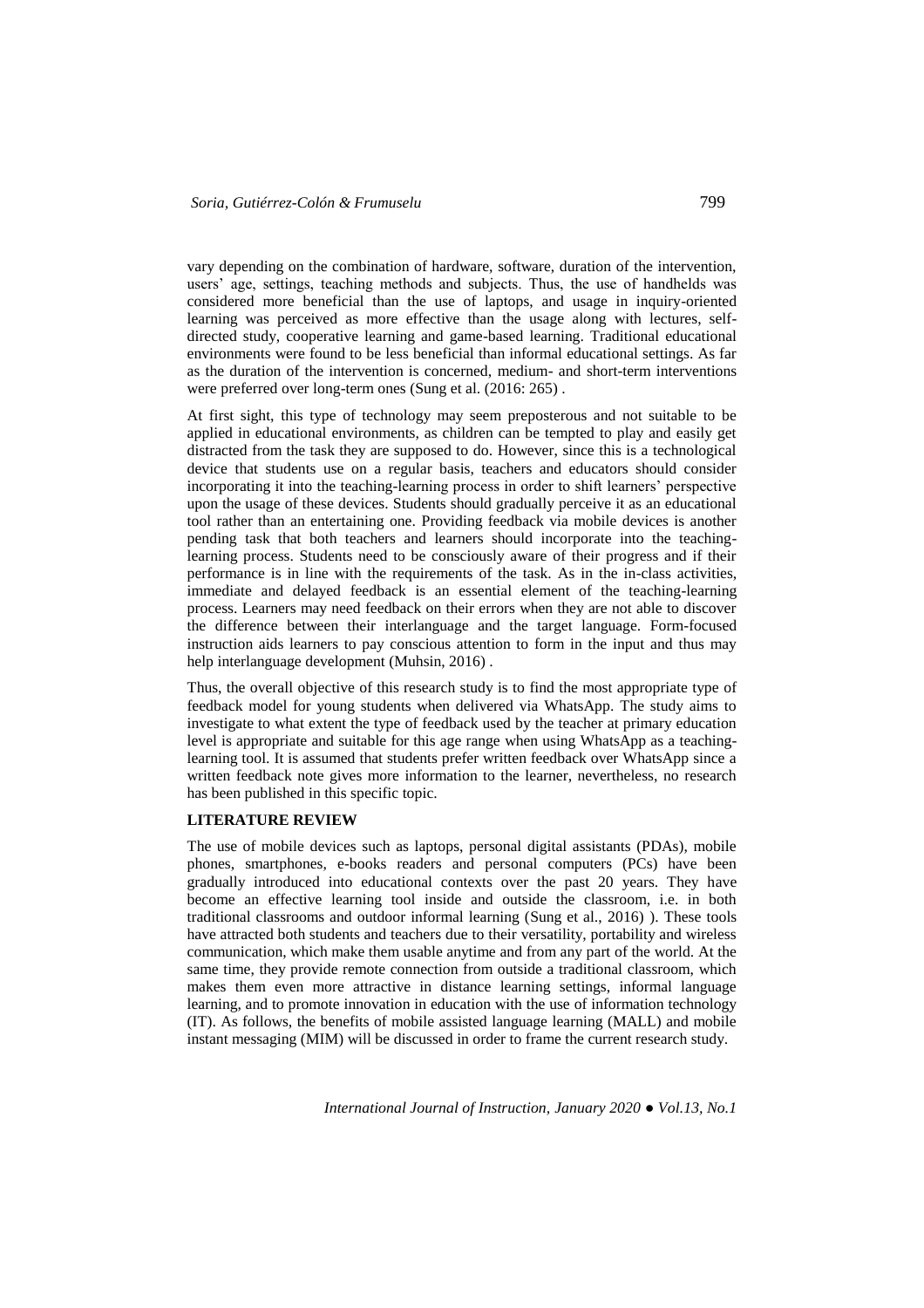### **Mobile Assisted Language Learning (MALL)**

Computer and mobile learning have been widely investigated in the last years, focusing on various areas of second and foreign language learning and teaching. Both CALL and MALL appear generally to be positive, however, there are also studies that state the opposite. A meta-analysis of 13 studies published between 2008 and 2015 conducted by Taj, Ali, Sipra, & Ahmad (2017) reveal that MALL fosters EFL instruction, revealing mainly positive results on vocabulary acquisition. The impact of taking photos using mobile phones on English phrase-learning performance has also been investigated by Liu & Chen (2015) in a college in Central Taiwan. They sought to investigate the daily encounters with newly acquired phrases using of photos taken with the mobile phones, which were associated with the sentences they constructed. The findings revealed positive results, as the students in the experimental group showed a significant higher level of perception towards the phrase-learning activities compared with the ones in the control group.

Mobile technologies are believed to promote innovative teaching methods such as cooperative learning at elementary school level. Besides, they also increase EFL reading motivation (Lan, Sung, & Chang, 2007), stimulate learning outside the classroom (Liu, Lin, Tsai, & Paas, 2012), and promote game-based learning on mobile platforms (Klopfer, Sheldon, Perry, & Chen, 2012). As for foreign language learning, they help develop skills such as reading comprehension (Hsu, Hwang, & Chang, 2013; Khubyari & Narafshan, 2016), vocabulary learning and enhancement by means of vocabulary game-based applications (Huang & Huang, 2015; Lee, 2014) , including idiomatic expressions and collocations (Amer, 2010), and pronunciation, listening and conversation (Anaraki, 2009). MALL studies have focused mainly on L2 (second/foreign language) reading, writing, speaking and vocabulary development. A study carried out by Ahn & Lee (2016) analysed the user experience of a mobile-based learning system that is enhanced by speech recognition technology for the improvement of EFL (English as a foreign language) learners' speaking performance. As for the development of writing, Andujar (2016) reports that especially WhatsApp seems to be an effective education tool in increasing accuracy in EFL writing. Even though the overall view of MALL studies is positive and there are several benefits mentioned when mobile phones are used inside and outside the classroom, there are also researchers that account for some disadvantages of m-learning. One counterpart in a language class that depends completely on the mobile devices could be that the teacher may adopt a passive role in the classroom. This should not be a desired attitude, as Hayati, Jalilifar, & Mashhadi (2013) alleges because the instructors should be the real source of input and motivation for the students. Moreover, Stockwell & Hubbard (2013) state various physical and pedagogical issues with m-learning, such as battery life, processor speech or task design limitations when using mobile devices.

## **Mobile Instant Messaging (MIM)**

There has been a growing interest in the last years to deliver materials with mobile devices to the learner while on the move. Given that the mobile devices have wireless connection, this practice has become more and more popular in the m-learning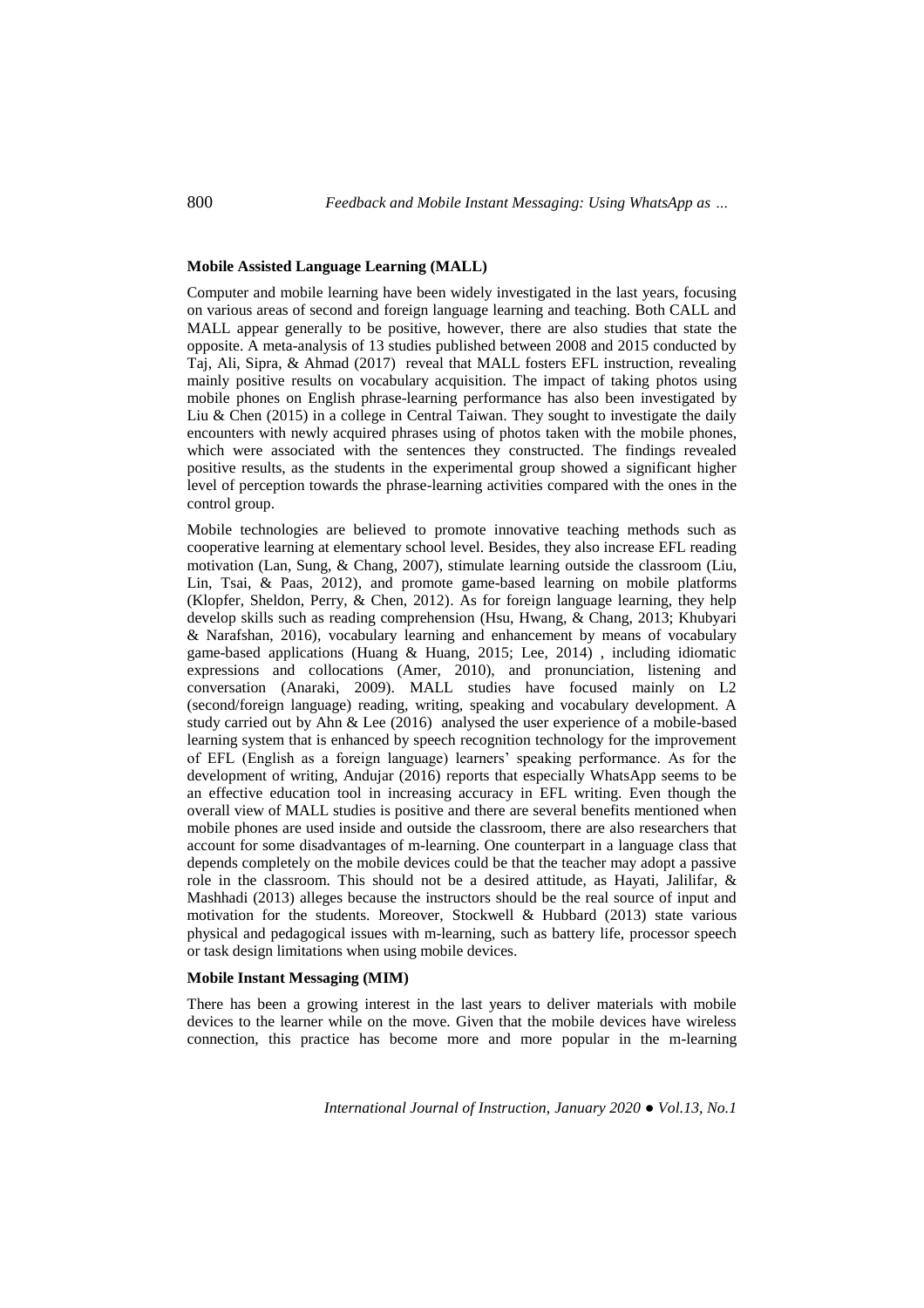environment. Before having access to the recent Mobile Instant Messaging (MIM) applications, such as WhatsApp, Line, Viber, etc, a recurrent practice among researchers and practitioners was to use Short Message Service (SMS) as a pedagogical tool to transmit and receive learning and information contents (Hayati et al., 2013) (). Digital communication between groups of students and between students and teachers has become popular during the last decade through various channels: email, SMS, Facebook groups, Twitter, and recently over WhatsApp ((Bouhnik & Deshen, 2014). According to (Kadirire (2007), any chat could be used as an m-learning tool, but when it comes to student interaction with commercial chats versus mobile chats, learners prefer the latter instead of chats on social networks for learning. Moreover, Bere (2012) states that in his study students prefer to use WhatsApp instead of the Blackboard learning environments for Computer Supported Collaborative Learning (CSCL).

Another study collected the main features of fifteen commercial chats from different platforms and devices, such as Facebook, Gmail WebChat, Parachat, Line, Skype, WhatsApp Messenger, Google Hangouts App, Viber, SpotBros App and Atutor, in order to analyse if they could be used in learning environments. They concluded that the chats which better fit to learning environments are WhatsApp and Parachat. They also mention that there are some chats which should not be used in learning environments, such as Facebook or Hangouts because they present important accessibility barriers. Moreover, chats such as: WhatsApp, Line or Parachat have some accessibility features that allow a better use of the chat for people with disabilities. WhatsApp, on the other hand, allows blocking private windows and Parachat allows personalizing the format of the received and sent messages (Calvo, Arbiol, & Iglesias, 2014, p. 258).

Nevertheless, some teachers seem to feel uncomfortable with the non-academic and social discourse (Doering, Lewis, Veletsianos, & Nichols-Besel, 2008) (), as they pointed out that MIM has a negative impact on academic writing as students begin to overlook vowels and punctuation (Sweeny, 2010). A comparison of the common social media and instant messaging tools in education, in a form of a smartphone or mobile device application, is described by Bouhnik & Deshen (2014, pp.220) . They describe the characteristics of various social media tools in educational settings, considering aspects such as cost, accessibility, information about user availability, the possibility of opening a group for discussion and adding or removing people from a group, the possibility of having a fluent conversation as a group, privacy, teachers usage in private life, students usage in private life, collaborative learning and sharing content. All these characteristics are analysed per each social media network or application in order to offer an insight into the possibility of using them as efficiently as possible in different learning contexts.

Lately, the high infiltration of smartphones into the market has initiated a growing use of WhatsApp as a communication platform for various student groups, and more recently for groups of teachers and their students. This took place especially at high schools and university level, as young learners do not normally have an easy access to smartphones, because of their age. Instead young learners use their relatives' devices in order to be in contact with their classmates or teachers or other types of mobile devices, such as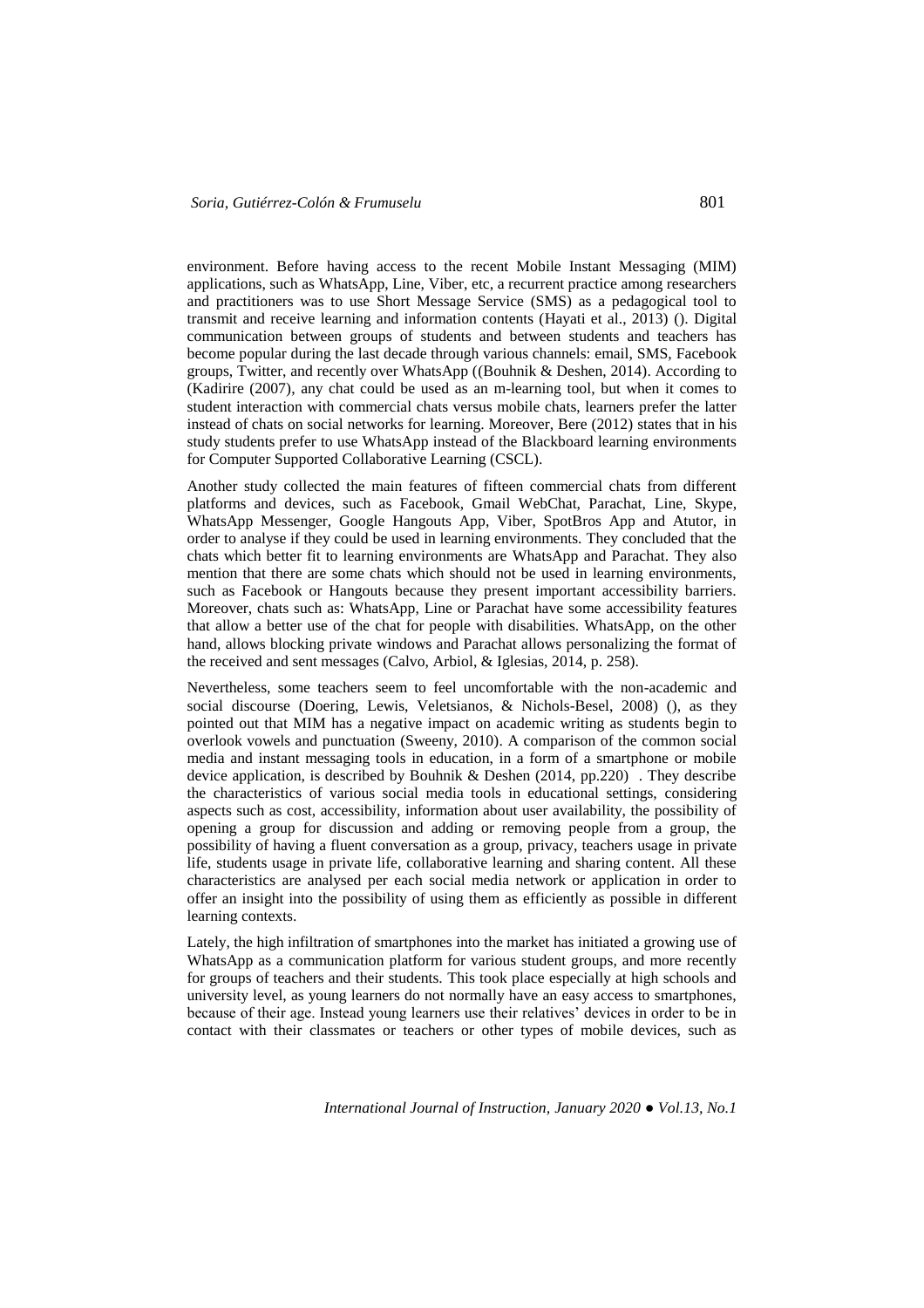tablets. This was also the case of the students who participated in this study, as they needed their parents' smartphones to complete the activities required by the researcher.

Since WhatsApp is relatively a new phenomenon used in the EFL se, there is not much research regarding its influence on interpersonal communication in general, and between teachers and their students in particular ((Church & de Oliveira, 2013). It is difficult to find studies in which teachers try to provide feedback via WhatsApp in different ways and to know which kind of feedback is the most appropriate for primary level students. An examination of the use of WhatsApp in a South African university class registered positive feedback from students who claimed that it was an easier way to communicate with their teachers and the rest of the class. They stated that it was productive in an informal environment where students could learn intimately and authentically, and that it was also fun (Rambe & Bere, 2013). Overall, WhatsApp has become a very popular platform that enhances and eases accessibility, encourages cooperation, and increases motivation so that learners take an active part in academic assignments.

Another study examined the use of WhatsApp as a tool to increase motivation while reading English texts among a group of Spanish students who were studying an English Studies Bachelor's degree. The results were encouraging and positive, as they reported a rise in motivation and enthusiasm for reading in a foreign language, and participants considered that personalised, direct feedback was one of the most important elements of the experience for them (Gutiérrez-Colón et al., 2013) ( . This research advocated that teachers needed an independent platform different from WhatsApp, to send all the text messages and exercises automatically in order to set a specific schedule and avoid saturation.

Likewise, Bouhnik & Deshen (2014) advocate that although WhatsApp is a relatively new tool in education, has similar positive characteristics with previous technological tools that are currently implemented. Additionally, WhatsApp has up-to-date features that encourage both teachers and students to use it in order to enhance understanding. They also state that there are also a variety of advantages, from an academic point of view, such as: quick accessibility to learning materials and the possibility of learning anytime and anywhere. The ability to access information, content, support, and personal aid on a regular basis, regardless of the physical presence of a teacher in class, can potentially enhance the learning process. Despite all these, there are also drawbacks when using this tool, for example: the improper use of language and reliance of teacher's help without trying hard enough independently.

However, not all the studies reported positive results. For example, in Kuwait, the use of instant and text messaging has a negative effect upon formal writing skills in the mainstream schools. The negative impact of this practice has been reported mainly in the case of spelling, grammar and vocabulary. The use of these technologies is believed to affect the use of English language through the overuse of abbreviations, clippings, acronyms and other abbreviated forms which are ungrammatical and incorrect. This may lead to oversimplicity and to the establishing of incorrect habits when using English (Salem, 2013). Although this study has reported negative effects of instant and text messaging, further quantitative data is needed in order to support these claims, given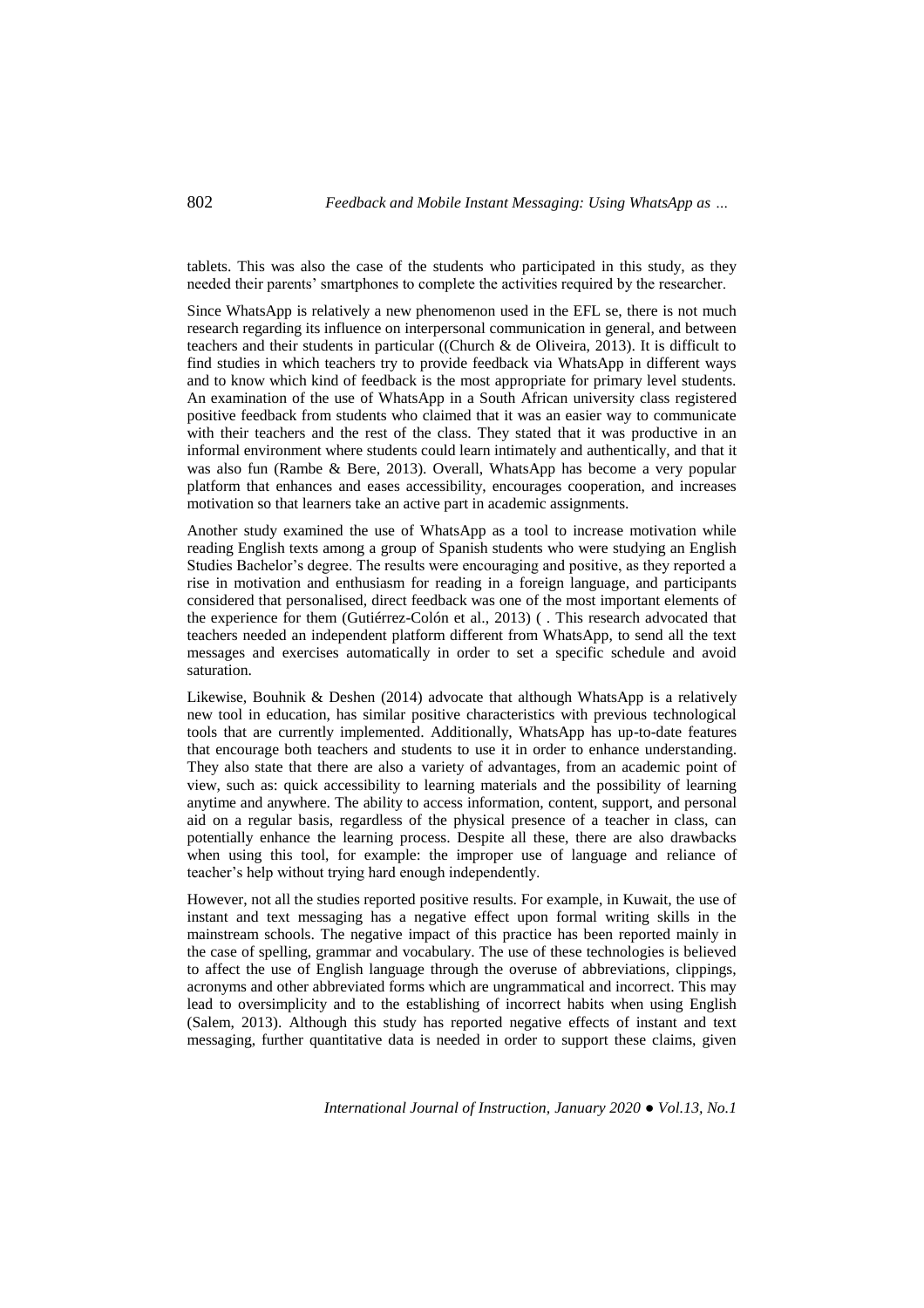that the study employed a qualitative approach with interviews in order to test the formal writing skills of Kuwaiti learners. Moreover, the author has not reported the type of questions and the procedure he employed in order to reach those conclusions.

Several studies have investigated the usefulness of instant and text messaging tools, such as WhatsApp, in the foreign language learning class. Thus, this research study seeks not only to evaluate the quality of the communication between teachers and students in the WhatsApp groups, but also to evaluate the private conversations between the users in order to analyse the personalised type of feedback learners receive from their teachers and how effective it is for different age ranges (from 5 to 12-year-olds).

### **METHOD**

In the current case study, a mixed-research approach was employed, being both a qualitative and quantitative design project. Greene, Caracelli, and Graham (1989), defined the mixed-research methods designs as ''those that include at least one quantitative method (designed to collect numbers) and one qualitative method (designed to collect words)'' (p. 256), and in this study, this method has been selected to develop and use strategies for "collecting, analyzing, and interpreting multiple types of quantitative and qualitative data" (Creswell & Tashakkori, 2007), since the number of participants is small, and they are exceptionally young: for these two reasons, we believe that this method is the most appropriate to analyse the data gathered.

The data were gathered in the form of a questionnaire, which was further analysed both quantitatively (from questions 1 to 4) and qualitatively (from question 5 to 7). In order to assure the validity of results, even though the students belonged to different schools and two different year of studies, the researcher/teacher created the same kind of activities for all the group of students.

The participants were 30 volunteer students (*N*=30) from various primary education schools located in Tarragona (Spain). The experiment took place for 3 weeks. They were divided into three different groups according to their age: 10 students from lowprimary level (5-7 years old); 10 students from middle-primary level (8-10 years old); 10 students from upper-primary level (10-12 years old).

Their proficiency level of English was low or very low (A1 or A1+ according to CEFR), as most of them were learning English only at school. Only 2 low-primary students mentioned they were going to extracurricular English classes once a week and they were playing and singing songs in English. 3 students from middle-primary level and 3 students from upper-primary level were going to extracurricular classes to an English academy once a week. However, none of them had a high level of English or above their age.

All the students and their families were previously informed about the aim of the study and the total confidentiality and protection of their personal data. The parents were asked personally of they agree with the participation of their children in the study and they were told that their children's names and personal details will be used for research purposes only and will not be made public.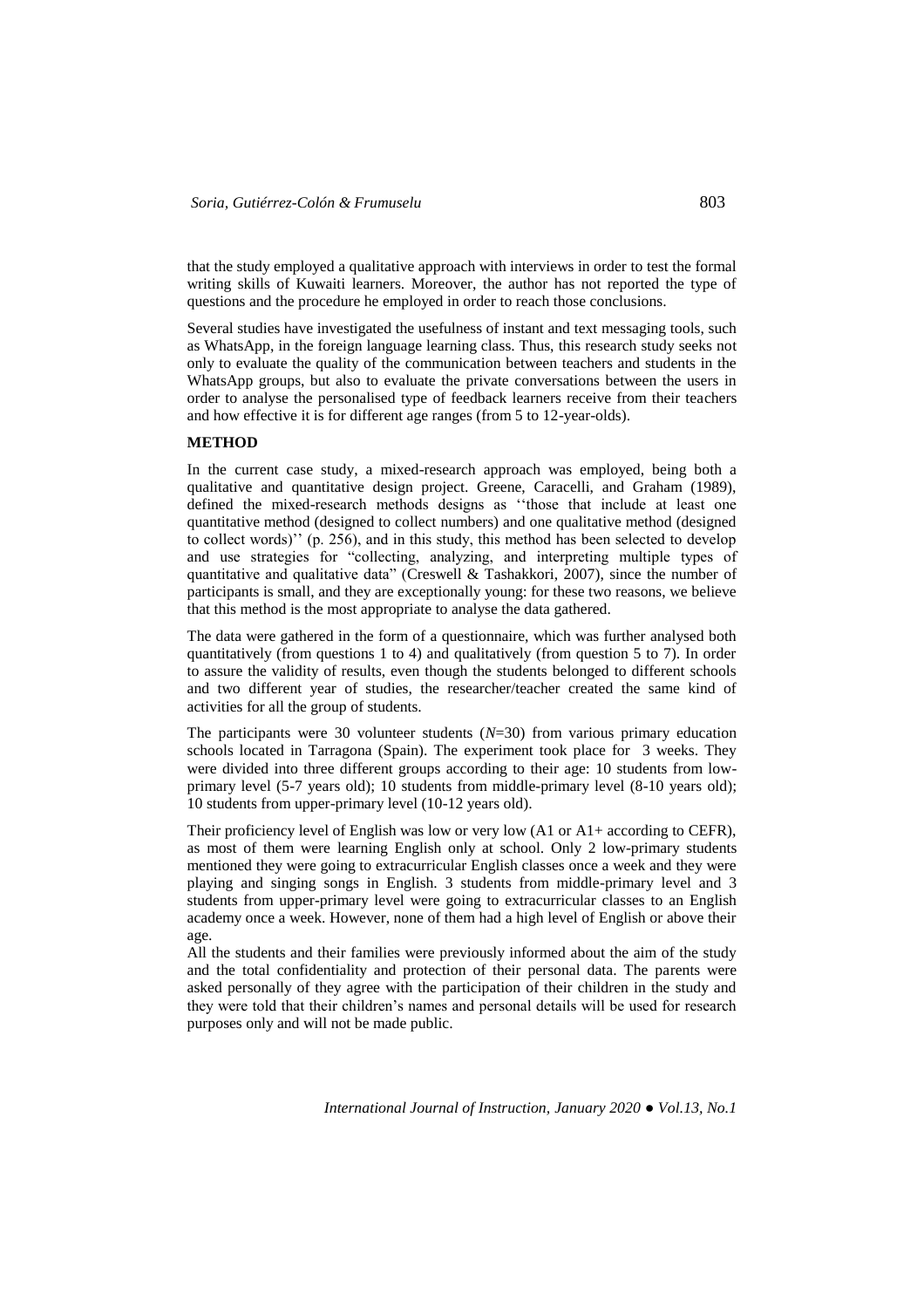All the students received via WhatsApp the link of a ten-minute video that they could watch on YouTube. The video showed the story of "*The wolf and the seven little goats*" by Frans Timmermans. The decision to incoporate this video was made so the children could understand the story easily with the help of the images, sound and subtitles. The students were asked to watch the video on their mobile phones (at home), so they started using the tool from the very beginning of the task by using YouTube, which is a versatile program, that can be watched on any mobile device (mobile phones, tablets, Pc, etc). The video was the same for the three levels, but the questions and activities changed according to their age.The activities for low-primary level students were shorter and simpler than for the rest of the students, as the difficulty increased according to their level. In this way, the method of the *tiered task* ((Tomlinson, 1995) was used here to adapt to the level of the students: they received the same video with the same content, but the difficulty of the tasks and the assignments increased with their age. After they watched the video, students had to answer different types of comprehension activities related to the video, such as: true/false, multiple choice questions and at the end, they had to answer with a short sentence. Students had to answer the listening comprehension activities using WhatsApp. After carrying out each activity, students received feedback from the teacher over WhatsApp. For each activity the feedback was presented in three different ways: in the form of smileys, in the form of images and in the form of regular text messages.

#### **Data Gathering**

After all the students received the feedback from the teacher, they were asked to answer a brief questionnaire on Google Forms using their mobile phones. In this questionnaire, they were asked to reply to seven questions, expressing their opinions in relation to the type of feedback they received. Before starting the questionnaire, all the questions were translated into Spanish and Catalan to their families to avoid any possible misunderstandings. The researcher/teacher also told the parents that they could help their children in writing down their answers because the focus of the study was on the content of their answers and not on the form. The answers to questions 1 to 4 were analysed quantitatively and the answers to questions 5 to 7 were analysed qualitatively.

### **FINDINGS**

In order to make a clear difference between students' age levels, the presentation of the results is divided into three groups (low-primary level, middle-primary level and upperprimary level). To make the results more visual and understanding, bar charts were created for the quantitative answers, and brief summaries with the explanations of students' answers for the qualitative ones.

### **Low-Primary Level**

The findings for the first group of students revealed the following. 60% of the lowprimary students showed a special interest on smiley faces as a form of feedback and 40 % on images, as they found them more attractive and entertaining. None of the students showed any interest in the written feedback. When asked about the kind of feedback they preferred for the multiple-choice questions, 80% of the students expressed a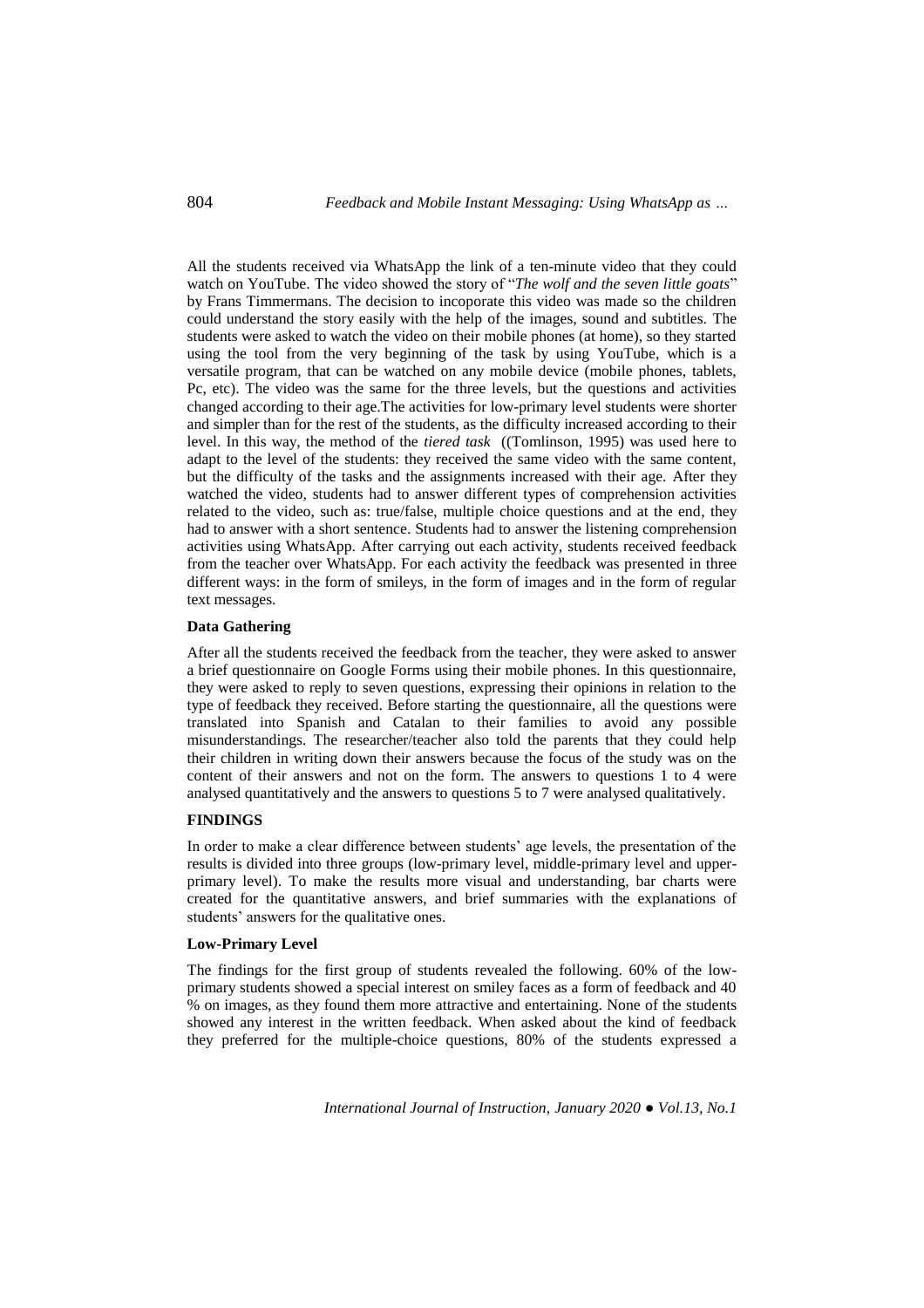genuine agreement in that smileys were the preferred option. 20% of them liked the idea of receiving the feedback with images, but it is clear from the results that none of them preferred receiving written or another kind of feedback. Moreover, when asked about their preference when receiving feedback for the true/false questions over WhatsApp, 67% stated they prefer the smiley faces and 33% the images. None of them mentioned they would prefer to receive the feedback in the form of texts or other formats. As for the fourth questions, learners stated that preferred to receive the feedback with the help of images (70%) and only 30% preferred the smileys. This is surprising comparing these results with the previous ones, as they lean more towards the feedback in the form of pictures than smiley faces. However, their answers are in line with their previous results, given that none of them prefer to receive feedback in written formats.

As for the qualitative part of the questionnaire, questions 5 to 8 seek to analyse learners' interests in terms of the type of feedback used and the aspects that are mostly attracted by when one form of feedback is used over another one. Thus, question 5 (5. - Which aspect do you like the most from the feedback with smileys?) looked into the aspect that students liked the most when receiving feedback over WhatsApp in the form of smiley faces. Students said that smileys were easy to read and understand and that they love smiley faces. One of the students from  $2<sup>nd</sup>$  grade explicitly mentioned he loves smiley faces and he asked for more ("*I love els iconos del whatsap, més please*"-I love WhatsApp smileys, more please).

The sixth questions dealt with students' most liked aspect when they received the feedback from the teacher with images (6. - Which aspect do you like the most from the feedback with images?). Students replied that this kind of feedback was very comprehensive, but also very attractive. They also mentioned that they particularly liked the pictures in the images, and they did not pay too much attention to the message.

They were also asked about what they liked the most from the written feedback (7. - Which aspect do you like the most from the written feedback?). Children did not like this kind of feedback and it was less attractive than the other two options. The last question delved into whether they would prefer doing these types of activities over WhatsApp or continue with the traditional types of exercises at school (8.- Would you like to continue doing these kinds of activities through WhatsApp or would you rather do it at school? Why?) The answers for this question were encouraging, as students showed a lot of interest and motivation to continue working on different topics using WhatsApp as a pedagogical method outside the classroom. They also mentioned they enjoyed watching the video individually and pause it whenever they wanted to, as well as doing the activities at home and with the help of their mobile devices.

### **Middle-Primary Level**

The answers gathered from the middle-primary level students showed similar results with the low-primary level ones. The results revealed that 60% preferred receiving feedback with smiley faces and 30% with images. Only 10% of the students chose text as their favourite kind of feedback over WhatsApp. Additionally, 73% of students preferred smileys as a way of receiving feedback instead of images (27%) for the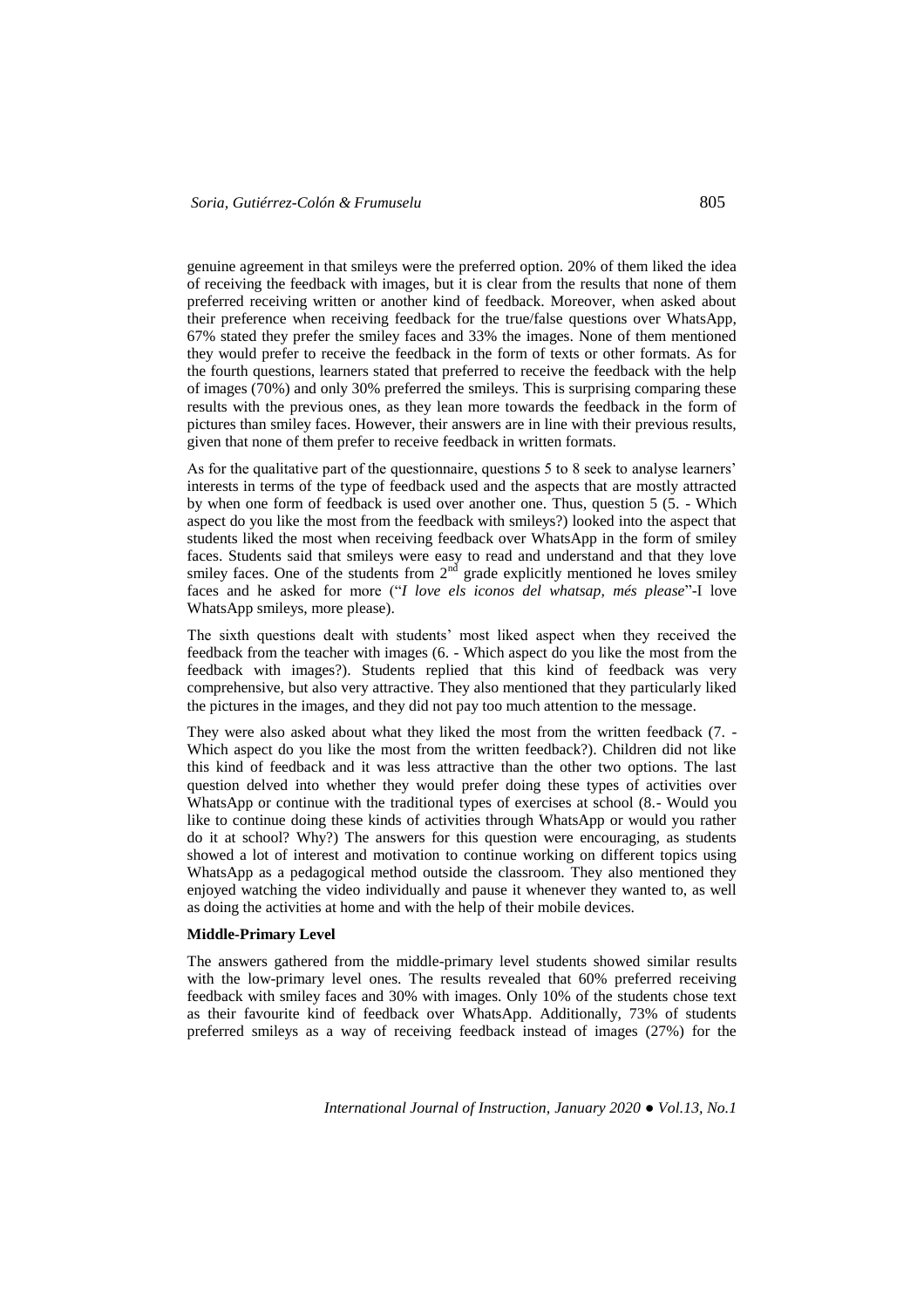multiple-choice questions. None of the students chose to receive feedback with the help of written texts or other formats. The results to the third question show similar preferences. 70% of the students preferred smiley faces when receiving feedback, 30 % chose images and none of the students chose the written or other formats. The fourth question revealed contradictory results in comparison to the previous questions. 40% of the students preferred receiving feedback with smileys when it comes to short answer questions and 30% preferred receiving images, but also written feedback. It should be noted that this is the highest percentage students showed preference for written feedback, in comparison to the previous results.

As for the qualitative part of the questionnaire, students' answers to the fifth question (5. - Which aspect do you like the most from the feedback with smileys?) were not homogenous, as some of them found the feedback with smiley faces easy to understand and fast to read, but others found them just funny and quite simplistic. As for the aspect that they liked the most when receiving feedback through images (6. - Which aspect do you like the most from the feedback with images?), students mentioned that images were cool and not common, but they would prefer something different. In addition, they said that using always the same image was boring. One of the students proposed the use of a GIF, which could be a more entertaining option, but which requires a better Internet connection.

Concerning the written feedback (7. - Which aspect do you like the most from the written feedback?), students liked this kind of feedback, as they considered it clear and very individualized. However, if there were a lot of activities, the feedback would have to be more global and general, because giving and preparing written feedback is timeconsuming for the teachers, but also for the students to read it. When asked if they would like to continue doing these kinds of activities over WhatsApp (8.- Would you like to continue doing these kinds of activities through WhatsApp or would you rather do it at school? Why?), the middle-primary level learners agreed with the low-primary level students. They considered that doing activities through WhatsApp was a motivating, time-saving and appealing practice for them. They thought it gave them freedom to do their homework or work on their lessons any time before the deadline, and more importantly, they said that they did not need a table or a pencil, and they could answer in the bus, in the car, or wherever they wanted to. One student even said that if he could do his homework using this tool, he would have more time to play football. He even requested more activities via WhatsApp and less worksheets for homework.

# **Upper-Primary Level**

When it comes to the upper-primary level students, half of the students preferred smiley faces as a way of receiving feedback over WhatsApp from their teacher. 30% of the students preferred the images and only 20% preferred the written feedback. It should be noted that the percentage of preference for the written feedback increased considerably for this age range. When asked about the type of feedback preferred when obtaining the feedback for the multiple-choice questions, 82% of the upper-primary students stated they liked the smiley faces. The results were very similar to the ones obtained from the middle-primary level group.18% mentioned they preferred the images and none of the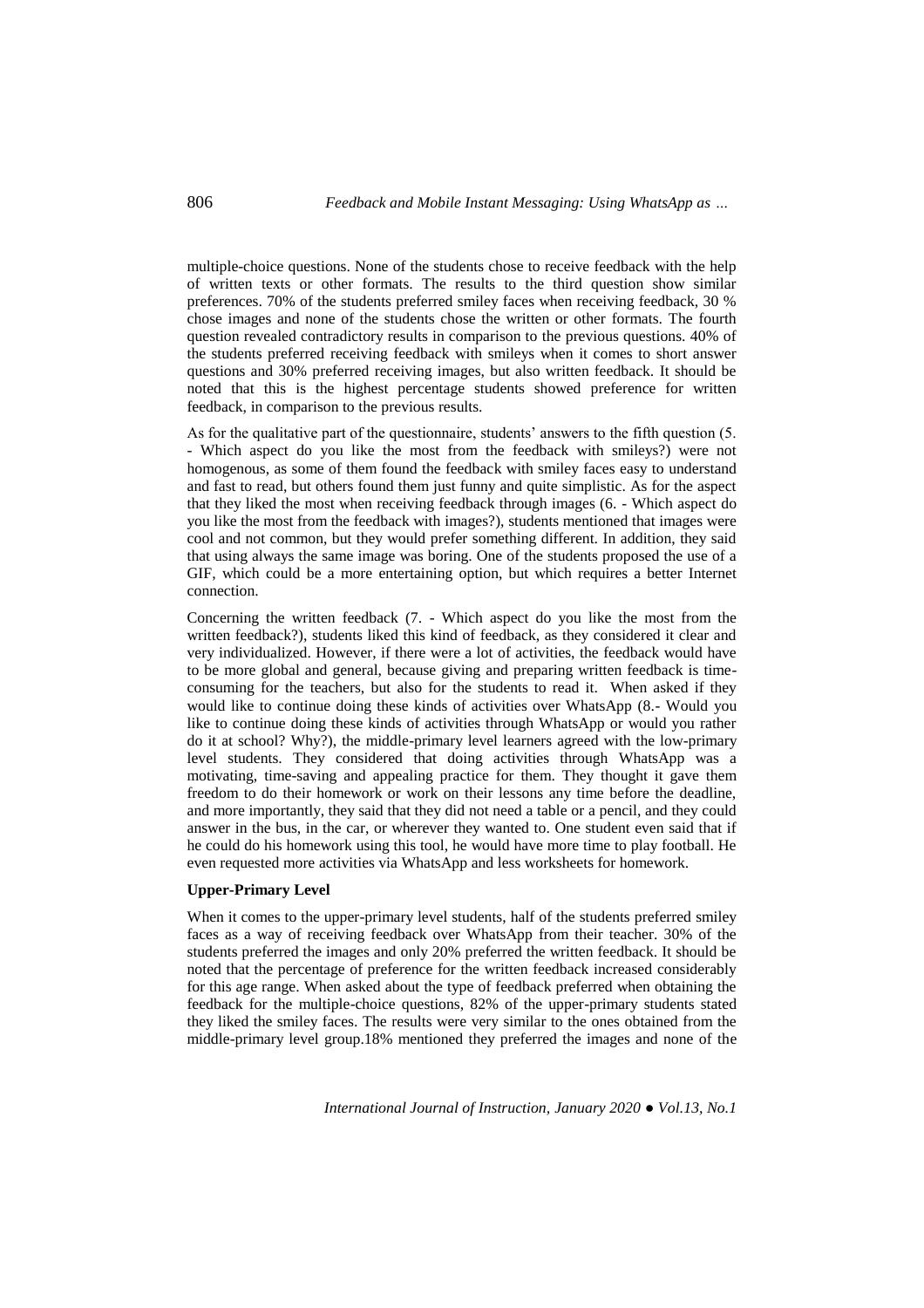students chose the text option. Similar results have been found when asked about the type of feedback chose in the case of true/false questions. 60% chose the smileys and 40% the images with no students having chosen the written type of feedback. When it comes to their preference in the case of the short answer questions, 40% preferred the feedback in the form of text. This shows that they need a clear and precise feedback when it comes to long answer questions instead of just smiley faces or images. However, 30% of the students still preferred either the feedback in the form of images or smileys. It can be noted that the tendency of their choices in comparison to previous results and their age could have played an important role here. The older they get, the more they tend to choose the written and explicit feedback for the short answers they were supposed to write down.

The qualitative analysis of upper-primary students' answers is summarized below. First, they mentioned they liked the feedback received with smiley faces (5. - Which aspect do you like the most from the feedback with smileys?) because it was easy to comprehend and there was no need to download anything. They also found the smileys entertaining and enjoyable. However, one student said that he did not consider the smileys a way of providing feedback. He mentioned that adding a tick or a cross next to the answer would give similar information. In other words, there was no need to provide this kind of feedback through WhatsApp when it is possible to incorporate a simple sign next to the correct or incorrect answer and the student can easily check his performance.

When asked about the preferred aspects when receiving feedback in the form of images (6. - Which aspect do you like the most from the feedback with images?), they replied that even though the pictures were motivating and appealing, sending out the same images repeatedly could be repetitive and boring. One of the students suggested that the teacher could search or create new images to indicate to what degree the answers were correct (i.e. Good – Great – Amazing), in order to motivate them and to give them extra information about the level of correctness of the exercises. Another student mentioned that the image was easy and fast to download, which means that it is important to consider sending low or medium quality images in order to ease students' access to them in case they have low Internet connection.

As regards the written feedback (7. - Which aspect do you like the most from the written feedback?), upper-primary level students found it easy to understand, but too long and it took them too much time to read the entire feedback for an entire set of activities. One student suggested the possibility of using only two to five words to give this kind of feedback. When asked if they preferred continuing doing these types of activities using the mobile phone and WhatsApp (8.- Would you like to continue doing these kinds of activities through WhatsApp or would you rather do it at school? Why?), they stated they enjoyed doing these activities, especially being at home with their family and having the opportunity to share their learning or asking for help when they needed it. A student specified he preferred working on these activities from home, with his own mobile device in order to be able to stop and play the video whenever he wanted to, to read the subtitles from an adequate distance and to watch the video in a better quality.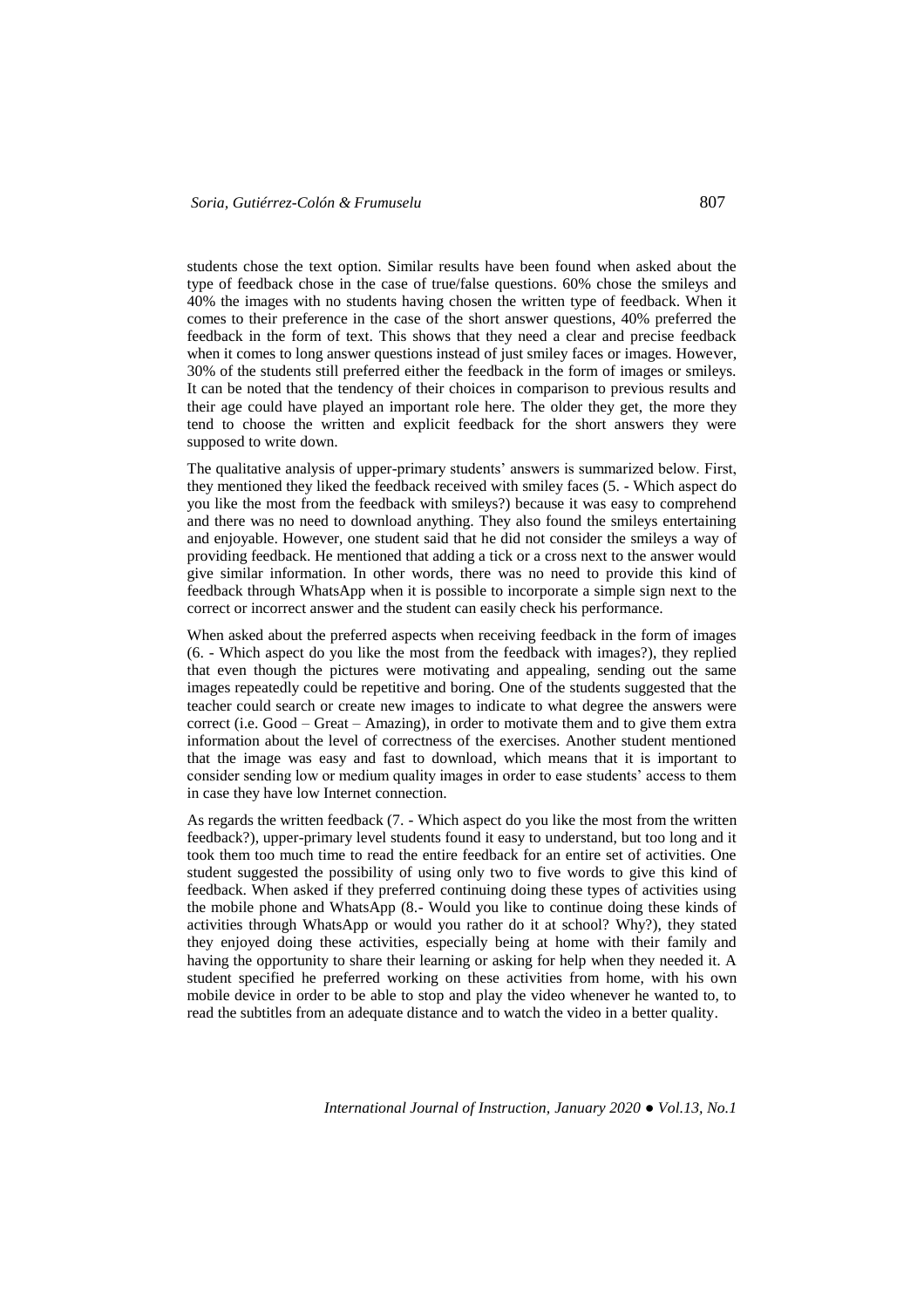### **DISCUSSION**

In this research it was assumed that students of all ages would prefer the written feedback, as it gives more detailed feedback and can be read all the times needed to understand the message. The results show that it all depends on the age, but in general they prefer images and the youngest students, smileys. Low-primary students stated they do not understand fully the written feedback provided by the teacher (even it was written regarding their age and level of language), but instead they preferred more visual forms of feedback, such as smiley faces and images. Their preference could be explained in relation to their age and proficiency levels: As they are young learners, they enjoy more visual forms than written texts and the lack of understanding would also make them not appreciate the written feedback.

However, the middle-primary level students showed more interest in the written feedback, when it comes to the short answer questions. They also enjoy an individualized and personalized type of feedback. This could be related to a better understanding of the written English. Nevertheless, they also mentioned that receiving this kind of feedback regularly could require a lot of time and they felt that it was too dull at times. For this reason, they suggested a more global written feedback for the entire group and not one comment per activity.

In contrast with the other two groups, the upper-primary level students expressed a lot more interest in the written feedback. Nonetheless, they suggested some changes to improve this kind of feedback, for example using less words (between 2-5 words), in order to make it even more understandable and less tedious. When it comes to the short answer questions, the majority preferred the written format and not the smileys or the images because they felt they need a more detailed explanation of their scores and performance.

Given that not all the students considered the written format an appropriate form of feedback, it can be stated that the first hypothesis cannot be fully supported: it is directly related to the age. Students from 5-7 years old do not want written feedback. Students from 8 to 10 like receiving images as well as very short written texts. Students within the range of 10 to 12 years, prefer receiving written texts with some images. The results also show that students were more attracted by the visual feature of the feedback and not by the simplicity of its comprehension.

The second assumption of the study was that both low-level and middle-level primary students would prefer the use of pictures and smiley faces instead of the written feedback, as it is more visual and easier to understand than the texts. Based on the results obtained, we can consider this hypothesis valid, as both groups of students showed their preference for the visual forms of feedback.

Even though students had the option of choosing other ways of feedback, they decided not to choose the "others" option. Some of them suggested some changes or improvements, such as using GIFs instead of regular images in order to avoid the same smiley faces for correct or incorrect answers, shorten the written feedback or sending low and medium quality images for low Internet connection, for no connection to wireless or the home Internet.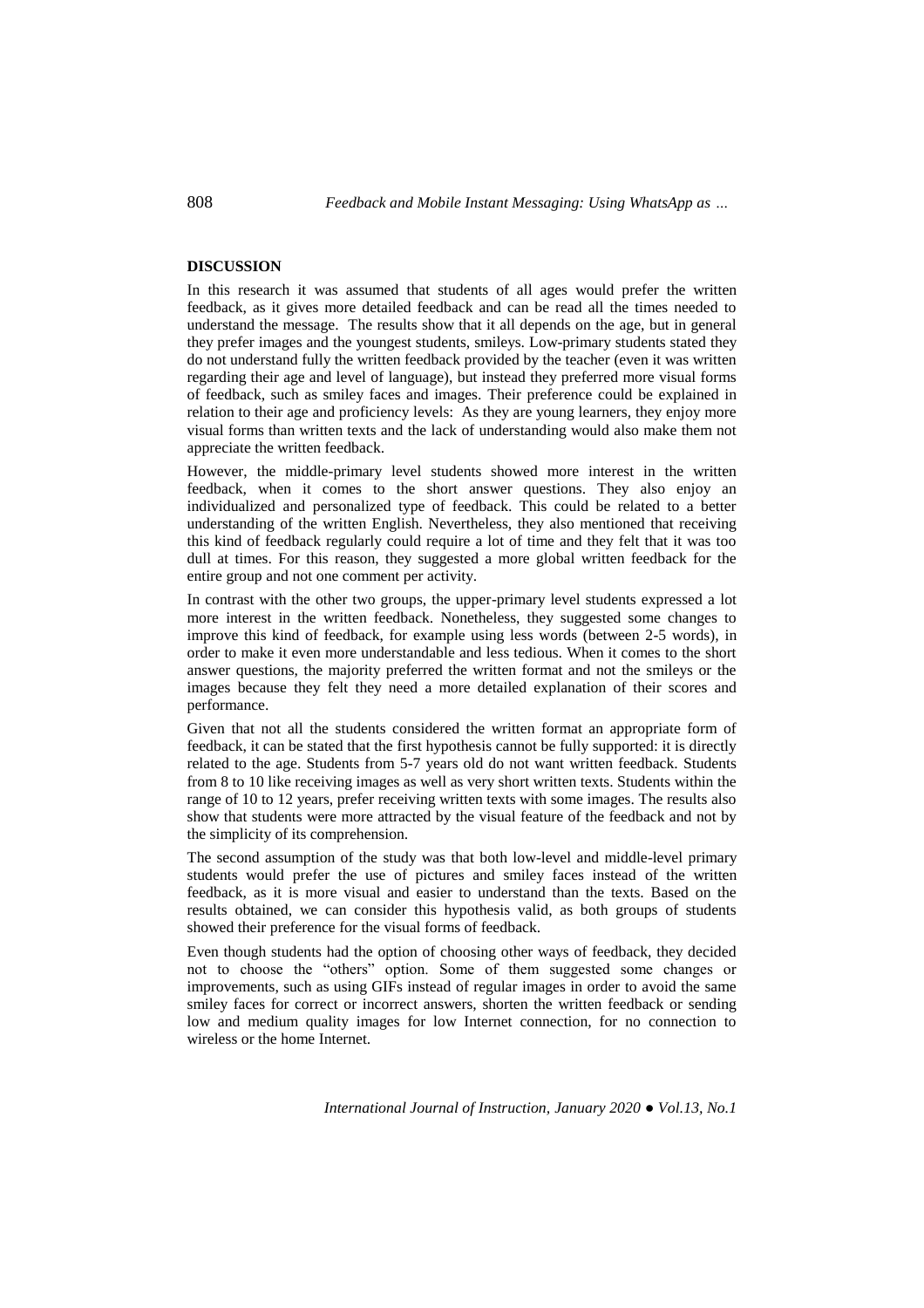The study also aimed to investigate the reasons why students prefer receiving the feedback in form of either smileys, images or written texts and if there was a significant difference in their responses depending on their age group. According to the qualitative data investigated, low-level primary students state that out of the three types of feedback, they prefer smileys the most, as they are the easiest to understand and they loved receiving this type of feedback from their teacher. They also enjoyed receiving images, but they did not like the written texts, as they considered them too demanding to read and understand them for their level and age.

Middle-level primary students considered smileys faster to read, and easier to understand than any other type of feedback. They found them funny and simple. This group of students found images cool and not common in other class activities, but they stated the images were too repetitive. They even proposed the use of GIFs instead of regular images. As for the written feedback, students believed that this form of feedback was very clear to them, since it was very detailed and personalized.

Upper-level primary students' answers were quite discordant in relation to their opinions of smileys to give feedback. Half of the group said that they were interesting, but the other half did not consider them relevant. Some of the students even mentioned they found them too childish and there was no difference between a simple tick and a smiley face. They found the images motivating and appealing, but they also suggested that using always the same type of images was boring and repetitive. A student suggested sending a different image depending on the level of correctness or even a grade. They found the written feedback too tiring because the texts were too long. One student suggested that they should be shorter (up to 5 words per feedback).

#### **CONCLUSION**

This research study has revealed essential information in relation to learners' preferences when receiving feedback over WhatsApp. Thus, it adds relevance to the current field of research in the area of MALL and MIM, providing meaningful data for EFL teachers who aim to use the mobile devices as pedagogical tools outside the classroom.

The findings showed that smileys and images are generally the most well-received forms of feedback among all the groups of learners. Having a lot of variations in the form of saying "you are right" or "you are wrong" with different graphics and visuals makes this practice motivating for them because they consider them some sort of prize and that encourages them to continue working and learning. Additionally, students admitted that even if they were wrong and they still received smileys, they felt better than receiving an image with a big red cross or a text message saying how wrong they were.

As for the use of images, students enjoyed them, but they prefer a wider variety and more meaningful images or pictures. They stated it was not enough to receive a "well done" and a happy face picture, but instead they came up with interesting suggestions, such as creating their own feedback images, or sending GIFs, which seem to be amusing and appealing to them.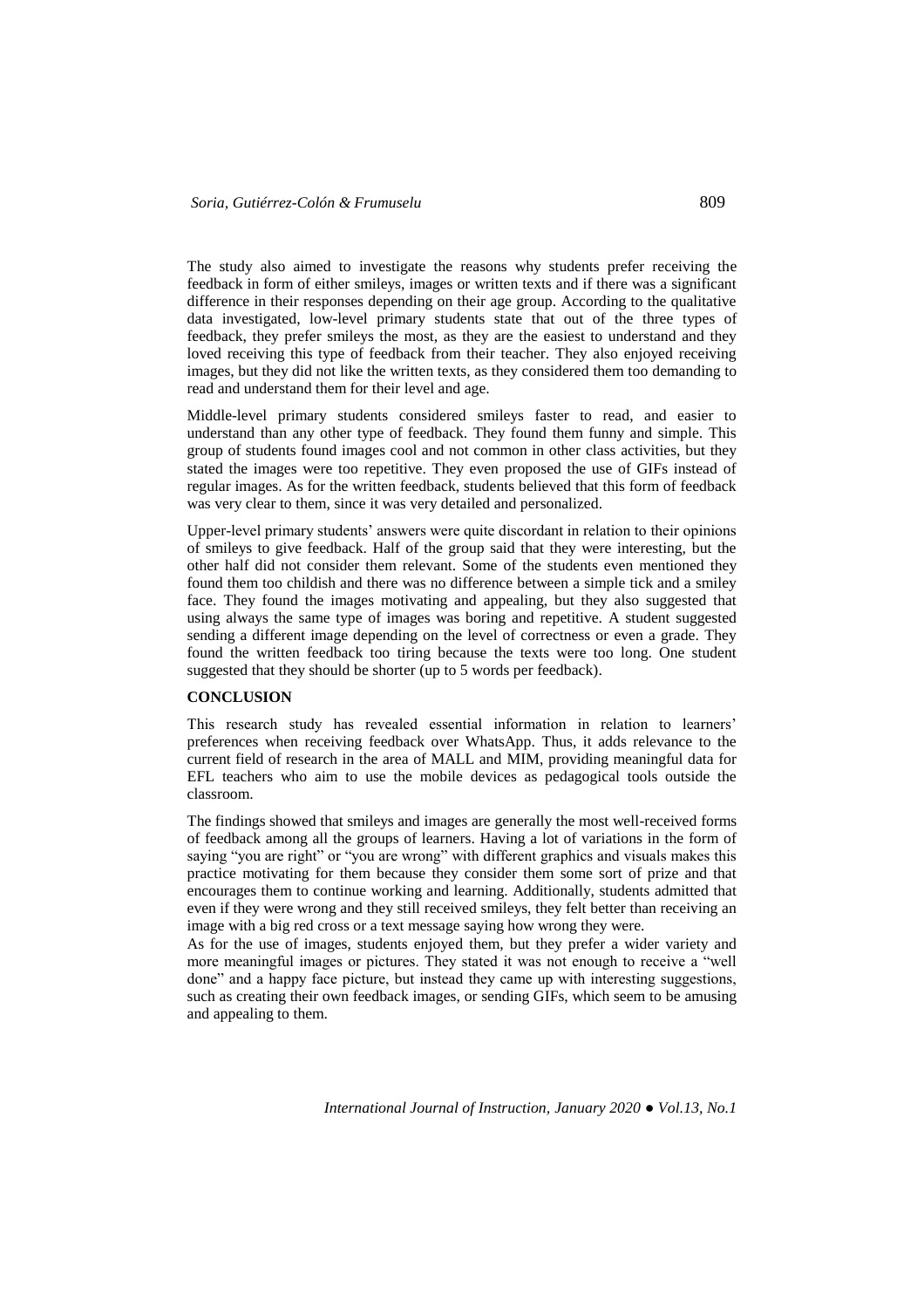Finally, the written feedback was not received positively by low and middle-primary level students. They consider the written comments too serious and they even perceived them as a means of punishment for their wrong answers. For this reason, this type of feedback should be further on investigated in order to find the appropriate balance between useful and appealing for these young learners. However, the upper-primary level students seemed to disagree with their younger peers. They value and consider useful this form of feedback because it was more precise, and it gave more information about the errors they produced. It was also more personalized and competitive, because they had the chance to share their results with the rest of their classmates.

The three groups state that the use of the mobile phone out of class and specifically the use of WhatsApp as a learning tool is motivating and engaging since, according to their answers, it allows them to have more free time to play.

#### **REFERENCES**

Ahn, T. Youn, & Lee, S.-M. (2016). User experience of a mobile speaking application with automatic speech recognition for EFL learning. *British Journal of Educational Technology, 47*(4), 778–786. https://doi.org/10.1111/bjet.12354 .

Amer, M. A. (2010). *Idiomobile for learners of English: a study of learners' usage of amobile learning application for learning idioms and collocations.* Indiana University of Pennsylvania.

Anaraki, F. B. (2009). A flash-based mobile learning system for learning English as second language. In *International Conference on Computer Engineering and Technology* (pp. 400–404). Singapore: IEEE. https://doi.org/10.1109/ICCET.2009.183.

Andujar, A. (2016). Benefits of mobile instant messaging to develop ESL writing. System, *62*, 63–76. https://doi.org/10.1016/J.SYSTEM.2016.07.004.

Bere, A. (2012). A comparative study of student experiences of ubiquitous learning via mobile devices and learner management systems at a South African university. In Proceedings of the *14th Annual Conference on World Wide Web Applications*. Durban, South Africa.

Bouhnik, D., & Deshen, M. (2014). WhatsApp goes to school: Mobile instant messaging between teachers and students. *Journal of Information Technology Education: Research, 13*. Retrieved from http://www.jite.org/documents/Vol13/JITEv13ResearchP217-231Bouhnik0601.pdf.

Burston, J. (2013). Mobile-assisted language learning: A selected annotated bibliography of implementation studies 1994–2012. *Language Learning & Technology, 17*(173), 157–225. https://doi.org/10.1080/0022027032000276961.

Calvo, R., Arbiol, A., & Iglesias, A. (2014). Are all chats suitable for learning purposes? a study of the required characteristics. *Procedia Computer Science, 27*, 251–260. https://doi.org/10.1016/J.PROCS.2014.02.028.

Church, K., & de Oliveira, R. (2013). *What's up with WhatsApp? Comparing Mobile Instant Messaging Behaviors with Traditional SMS*. Retrieved from http://bit.ly/QTVbQJ.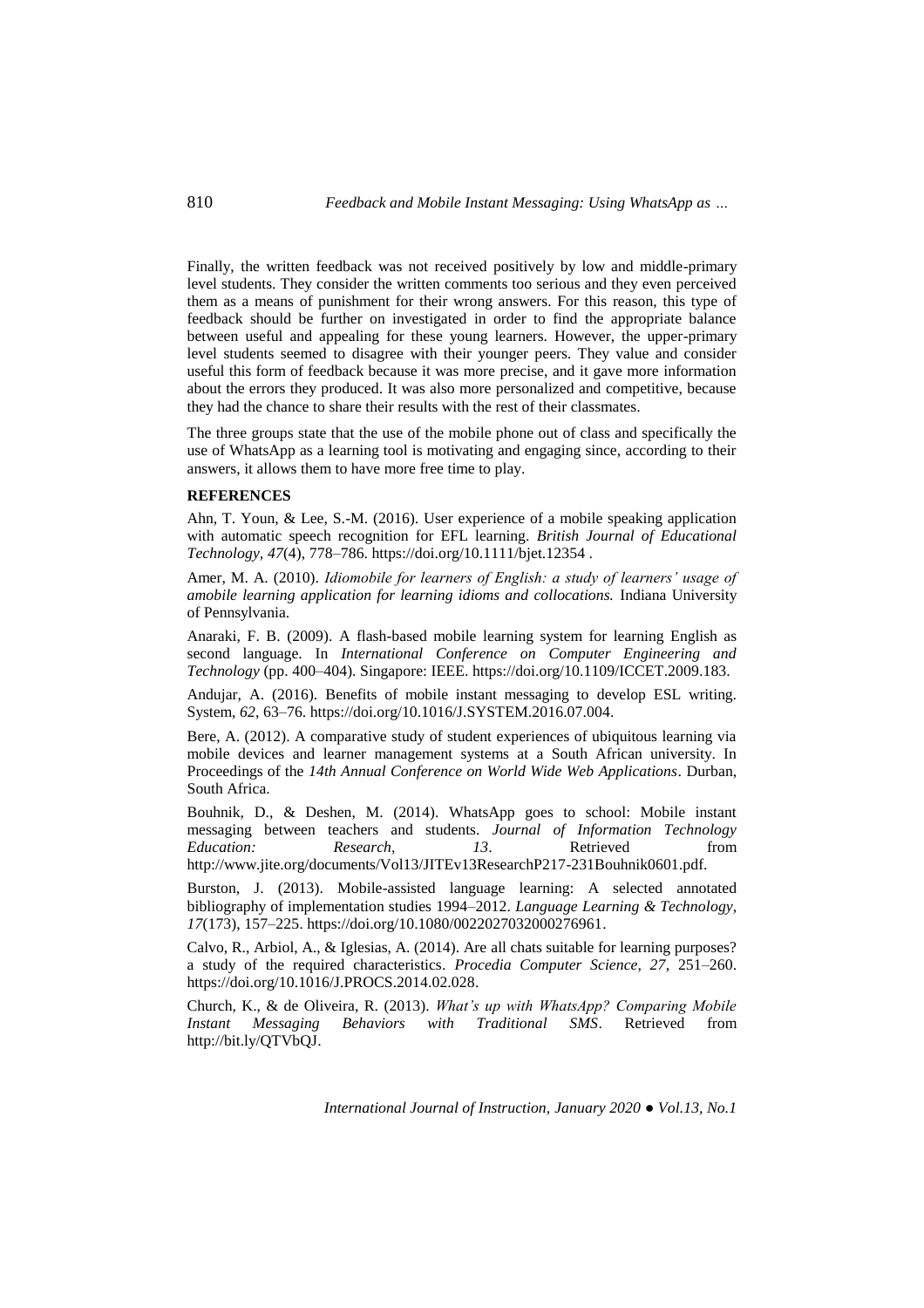Cohen, L., & Holliday, M. (1996). *Practical statistics for students: An introductory text.* London: SAGE Publications.

Cohen, L., & Holliday, M. G. (1982). *Statistics for social scientists: An introductory text with computer programs in basic.* London: Harper & Row.

Cohen, L., Manion, L., & Morrison, K. (2011). *Research methods in education*. New York: Taylor & Francis Group.

Doering, A., Lewis, C., Veletsianos, G., & Nichols-Besel, K. (2008). Preservice teachers' perceptions of instant messaging in two educational contexts. *Journal of Computing in Teacher Education, 25*(1), 5–12.

Creswell, J. W., & Tashakkori, A. (2007). Editorial: Differing perspectives on mixed methods research. *Journal of Mixed Methods Research*, *1*(4), 303-308 https://doi.org/10.1177/1558689807306132.

Greene, J. C., & Caracelli, V. J. (Eds.) (1997). *Advances in mixed-method evaluation: The challenges and benefits of integrating diverse paradigms. New Directions for Evaluation, No. 74*. San Francisco: Jossey-Bass

Gutiérrez-Colón, M., Escofet, M. I. G., Figueras, I. T., Gimeno, A., Appel, C., & Hopkins, J. (2013). Improving learners' reading skills through instant short messages: A sample study using WhatsApp. In *4th WorldCALL Conference*. Glasgow.

Han, T., & Keskin, F. (2016). Using a mobile application (WhatsApp) to reduce EFL speaking anxiety. *Gist Education and Learning Research Journal, 12*(June), 29–50. https://doi.org/10.26817/16925777.243.

Hayati, A., Jalilifar, A., & Mashhadi, A. (2013). Using short message service (SMS) to teach English idioms to EFL students. *British Journal of Educational Technology, 44*(1), 66–81. https://doi.org/10.1111/j.1467-8535.2011.01260.x.

Hsu, C. K., Hwang, G. J., & Chang, C. K. (2013). A personalized recommendationbased mobile learning approach to improving the reading performance of EFL students. *Comp. and Edu., 63*(April), 327–336. https://doi.org/10.1016/j.compedu.2012.12.004.

Huang, Y. M., & Huang, Y. M. (2015). A scaffolding strategy to develop handheld sensor-based vocabulary games for improving students' learning motivation and performance. *Educational Technology Research and Development, 63*(5), 691–708. https://doi.org/10.1007/s11423-015-9382-9

Kadirire, J. (2007). Instant messaging for creating interactive and collaborative m-Learning environments. *Int. Rev. of Res. in Op., Dis. Learn., 8*(2). https://doi.org/Article

Khubyari, L., & Narafshan, M. H. (2016). A study on the impact of MALL (Mobile Assisted language learning) on EFL learners' reading comprehension. International *Journal of English Language Teaching, 4*(2), 58–69.

Klopfer, E., Sheldon, J., Perry, J., & Chen, V. H. H. (2012). Ubiquitous games for learning (UbiqGames): Weatherlings, a worked example. *Journal of Computer Assisted Learning, 28*(5), 465–476. https://doi.org/10.1111/j.1365-2729.2011.00456.x.